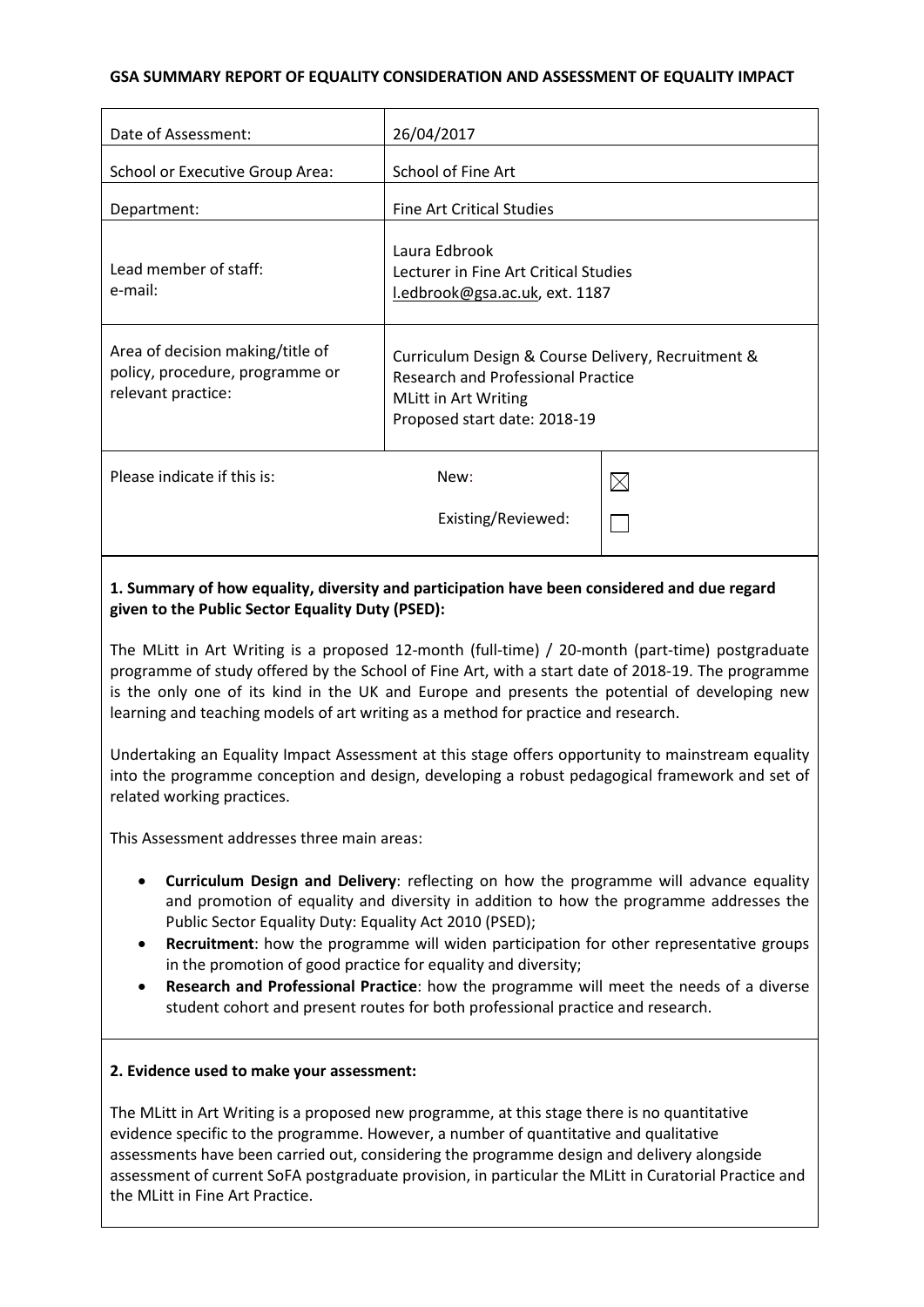The following outlines how evidence will be gained during the running of the programme:

Feedback from students including opportunities to comment directly on their experience of working with others, diversity and equality relevant experience:

- Staff Student Consultative Committee (SSCC) meetings. In accordance with the UG cycle, PGT SSCCs occur in Stages 1 and 2 of the programme. Due to the programme running for a consecutive 12-months, it would be of benefit to hold an additional SSCC meeting in Stage 3;
- A group discussion inviting feedback from the whole cohort;
- Informal feedback gathered at individual and group tutorials;
- Quality Enhancement Questionnaire at the end of Stage 3;
- Module Surveys, administered via Survey Monkey and completed anonymously by students.

Review of recruitment and cohort protected characteristic data:

- The Programme Leader (PL) will work closely with the Widening Participation team in order to access students from diverse backgrounds and with varied experience;
- The PL will work closely with Marketing and Communication to ensure a broad recruitment strategy.

Other measures for additional collection of evidence:

- Programme Monitoring Annual Report (PMAR);
- External Examiner's Report;
- Periodic Review of Learning and Teaching methods involving all Programme Team.

### **3. Outline any positive or negative impacts you have identified:**

#### **1. CURRICULUM DESIGN & COURSE DELIVERY**

Issues of equality will be firmly articulated in the Curriculum Design and Course Delivery to ensure that particular students or groups are not adversely impacted upon or discriminated against. A primary aim is that the programme is accessible to the widest body of students possible and that their needs are anticipated. The programme will utilise a range of learning and teaching methods to the benefit of all students, regardless of protected characteristic. These will include making full use of the VLE to provide timely and comprehensive programme and course information.

### **1.1 LEARNING & TEACHING METHODS**

### • *The Writing Studio*

Key to the programme is the studio-based nature of approaches to writing. A central aim of the programme will be to consider the 'studio' as both a physical and pedagogical space and as it pertains to writing and practice-led methodologies. The writing studio will be a flexible space that accommodates a number of core writing practices: writing; reading; editing; dialogue between writers, presentation/performance/readings and peer reviewing. The studio also accommodates a learning and teaching model that is distinctive to studio-based teaching, namely one rooted in experimentation, where students are encouraged to take risks and to reflect upon failure, and supported by group critiques/workshops, individual tutorials and seminars, all taking place within the making/writing space.

Encouraging self-directed exploration and practice and supported by valuable peer-learning situations, students will focus on the development of their own creative critical writing, reading, editorial and research practices. This will be supported by the principal studio teaching methods of the individual tutorial, the group critique, the seminar and the lecture. Each environment will promote diversity of opinion, independent thought and peer learning and place emphasis on critical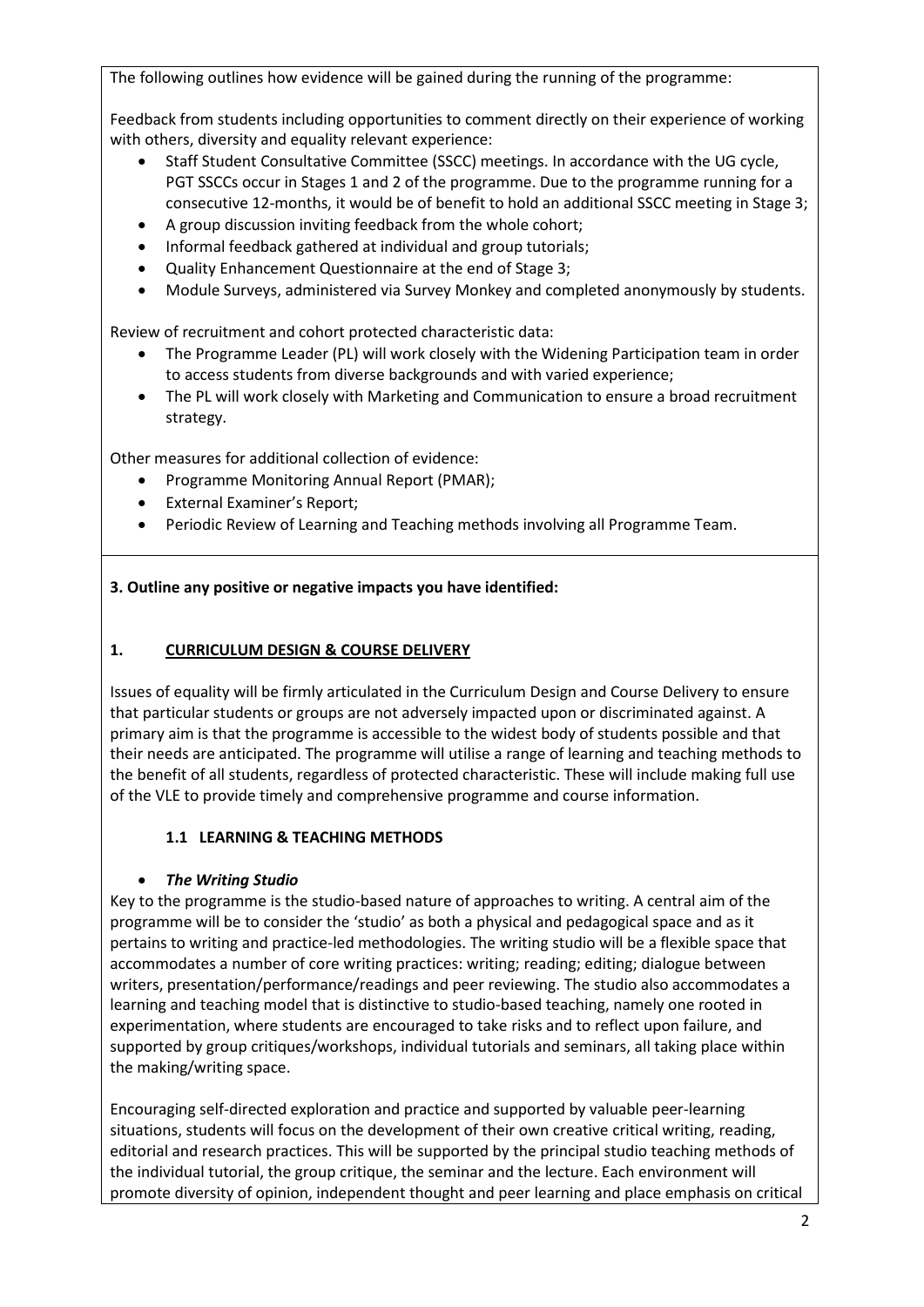discussion and debate in the modification of one's own ideas. The programme will therefore look to foster good studentship and relations amongst different groups, and value diversity and equality including different ways of thinking, experience and skills of others. Students are encouraged to situate their own knowledge and understanding in broad contexts and within an ethical framework.

## **1.2 SELF-DIRECTED, COLLABORATIVE AND PEER-LED LEARNING**

The MLitt Art Writing cohort will be accommodated alongside the MLitt Curatorial Practice students and MLitt Fine Art Practice students, allowing for discourse between students and fostering critical reflection and experimentation. The programme will offer students the opportunity to explore forms of writing as a studio practice and, as one of the significant benefits of being situated in an art school context, will encourage and support project-based collaborations with other SoFA graduate students.

The flexible art writing studio expects that students will self-direct their own learning whilst also fostering collaborative strategies for practice and research. The needs and demands of students are anticipated to vary and it is important that the programme's structure, ethos and ILOs promote the respectful concern for the rights and needs of others, alongside recognising that each individual's concerns are inseparable from wider cultural, intellectual and ethical issues.

This is addressed is the programme Intended Learning Outcomes, as demonstrated below, and will be reflected in the Programme Handbook which will define the pedagogical strategies of the writing studio and the ethos of the programme. Curriculum in Stage 1 will introduce students to the 'studio' and the cognate pedagogical aims. It is intended that these Learning Outcomes promote an approach to the development of practice which fosters good relations between all students, regardless of protected characteristic:

#### *Programme Aim:*

• Transferrable active-learning and interpersonal skills (e.g. group-work skills, study skills, presentation and communication skills)

### *Intended Learning Outcome of Programme:*

• (At the end of the MLitt in Art Writing, students will have attained): The ability to apply a range of active-learning and interpersonal skills whether working independently, collaboratively or within an institution, including being able to work with others, debate effectively and modify one's own ideas in order to support and develop independent thought.

# *Intended Learning Outcome of Stage 1:* **Professional Practice: Communication, Presentation, Working with Others**

• (By the end of this course students will be able to): Develop effective communication skills in order to negotiate and collaborate with others, valuing diversity and equality including different ways of thinking, experience and skills.

#### *Intended Learning Outcome of Stage 3:* **Professional Practice: Communication, Presentation, Working with Others**

• Demonstrate confidence, autonomy and initiative in determining an independent practice, alongside valuing reflexivity and being open to constructive peer critique.

### **1.3 CURRICULUM**

The curriculum content, including reading lists and library resource, will be varied and reflect diverse social and cultural perspectives. Course material will be flexible and allow for adjustments according to a cohort's interests, experiences and intentions. It is foreseen that this pedagogical approach will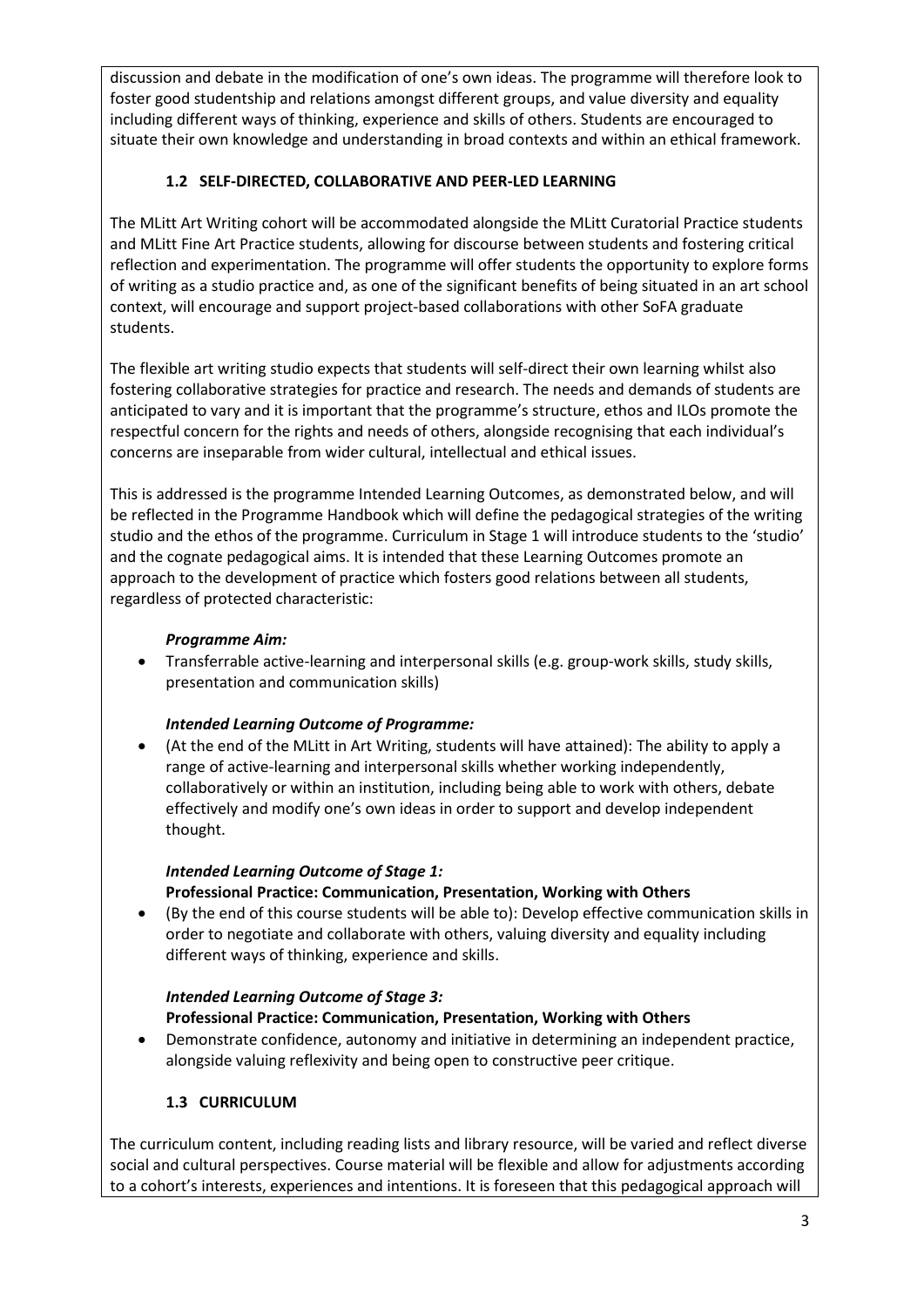ensure individual student needs and project rationale, regardless of background or protected characteristic, are valued. Not only this but that they are formative in the development of their own independent practice and research and in the awareness and understanding of the work of others.

# • *Studio*

Studio-based course curriculum (*Writing Practice I, II* and *III*) is largely determined by the project rationale and learning intentions of each student. Students will identify their own programme of study and tutorials and assessment feedback will offer the opportunity for individual guidance. Student critiques and seminars will encourage students to develop their knowledge, understanding and practice in response to a broad field of critical debate and discourse. Similarly, there is scope for bespoke learning as a result of the cohort's contribution to their critical forum.

# • *Histories, Theories and Methods*

The lecture and seminar-based course in Stage 1 will foster the positive contribution of others. In seminars students will be encouraged to situate their work in a broad context and to gain an advanced appreciation of the critical perspective of their peers and of other contributors to their field of enquiry. Students will be invited to lead seminar groups, demonstrating an equality of opportunity.

The Stage 2 course, *The Genre-Bending Art of Essaying*, is delivered by the School of Critical Studies at the University of Glasgow and will offer students the opportunity to develop interdisciplinary understanding and approaches to art writing and criticism and to form cross-disciplinary networks. These networks will include UoG students from across the School of Critical Studies with diverse personal and professional backgrounds.

The Core Research Methods course in Stage 1 and Elective course in Stage 2 offer students further opportunity to diversify and advance their research and practice.

# • *Other Teaching and Learning Methods*

Other Teaching and Learning methods will encourage students to attend public talks and other events, contribute to broadening their knowledge and understanding of varied approaches to art writing and criticism. Any departmental trips will be assessed to consider the equality of opportunity for all students. Necessary adjustments would be made for students whose IRF, linguistic competence or protected characteristic prevent them from verbal presentation or contribution.

# **1.4 INTENDED LEARNING OUTCOMES**

The programme Learning Outcomes correspond to the SCQF (Level 11) benchmark descriptors. In addition to this general framework, the specific nature of the programme ILOs is shaped by the particular ethos and identity of the curriculum, namely a curriculum which emphasises the development of alternative forms of critical writing in a practice-based research framework. The programme will introduce a broad spectrum of approaches to art writing and expect students to develop the skills to write effectively in alternative registers and forms. In focusing on the expanded field of art criticism and experimental art writing, students will be introduced to alternative texts representing gender and ethnic diversity, allowing for a range of voices and perspectives to be represented. This allows students to self-direct their own experimental modes of writing and to meet the ILOs in a number of forms.

# **1.5 ASSESSMENT**

Formative and Summative assessment points are scheduled throughout the programme. Assessment briefs including course Aims and Learning Outcomes will be made available as each stage commences alongside a verbal class briefing. Assessment deadlines will be staggered across co-requisite courses and course timetabling will be made available before the start of semester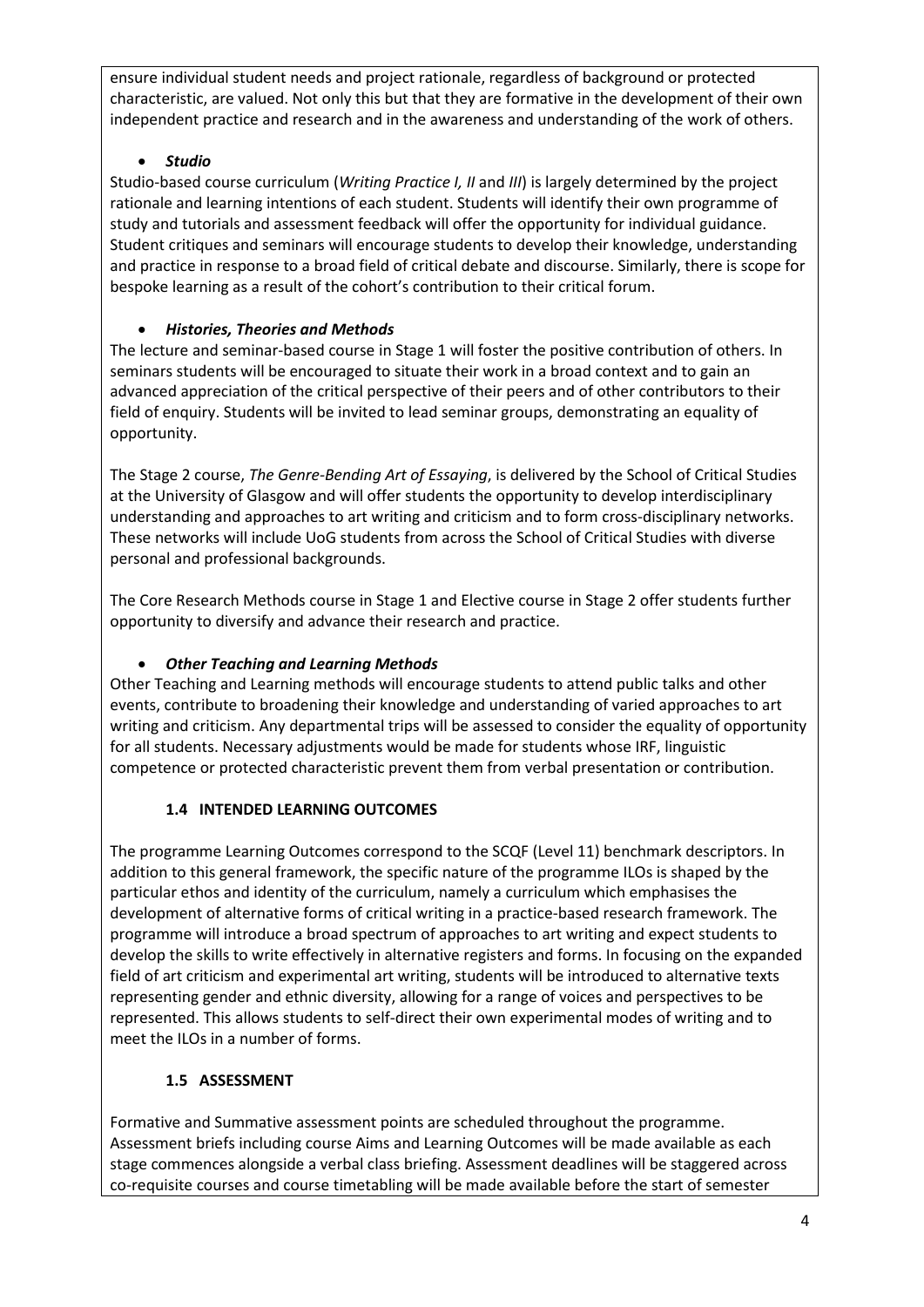allowing for effective time management. Discursive and written feedback will be regular and timely in order to allow students to act upon suggestions made in advance of their next assessment. Written feedback will be presented on an assessment pro forma to ensure transparency of how a final mark was arrived at and areas for improvement. Stage 1 and Stage 2 work will be sampled for parity and Stage 3 work will be subject to moderation. The degree classification is awarded on the results achieved in Stage 3, rather than a weighed average of all three stages. This supports student transition and contributes to equality of outcome.

The degree classification is awarded on the results achieved in Stage 3, rather than a weighed average of all three stages. This supports student transition and contributes to equality of outcome.

# **1.6 FULL-TIME/PART-TIME STUDY**

The MLitt Art Writing will offer a 12-month full-time programme of study or a 20-month part-time programme of study. This provision advances equality of opportunity in accommodation of individual circumstances, for example students with caring responsibilities.

Contact time for both programmes of study will be clustered over regular days to allow for students to manage their workload effectively, including independent study and placements alongside other personal commitments.

# **1.7 STAFFING**

The programme will be taught by the Programme Leader and a diverse team of visiting staff. A central focus will be ensuring that the visiting staff team represent gender and ethnic diversity, allowing for a range of voices and perspective to be represented. The employment of visiting tutors will be informed by equality considerations.

# **1.8 ACCESS TO COURSE MATERIALS**

Set readings related to course lectures and seminars will be made available at least one week in advance via the course's VLE page. All copyrighted material will be made available in PDF format and scanned from the original by the Library where necessary. Lecture presentations will be available on the VLE following lectures. Key texts for courses will be reserved in the Library for the course duration and additional copies will be ordered where deemed necessary.

# **2. RECRUITMENT**

# **2.1 MARKETING STATEGY**

The Course Viability Report prepared in August 2016 indicated that key recruitment areas include Germany and the USA. It is important to note that this analysis is based on programmes that vary in terms of their comparability to the proposed MLitt in Art Writing. While the recruitment strategy will reflect the market research, it will be paramount to identify broad target recruitment that reaches beyond EU and North America. The recruitment strategy will look to eliminate discrimination and foster good relations with diverse geographical partners.

# **2.2 COMPETENCE STANDARDS**

The programme will advance equality in welcoming students from a range of backgrounds and with varied experience. This will include specified entry qualifications *or* relevant experience. The programme will comply with APEL policies in order to be accessible to applicants who do not have an undergraduate degree.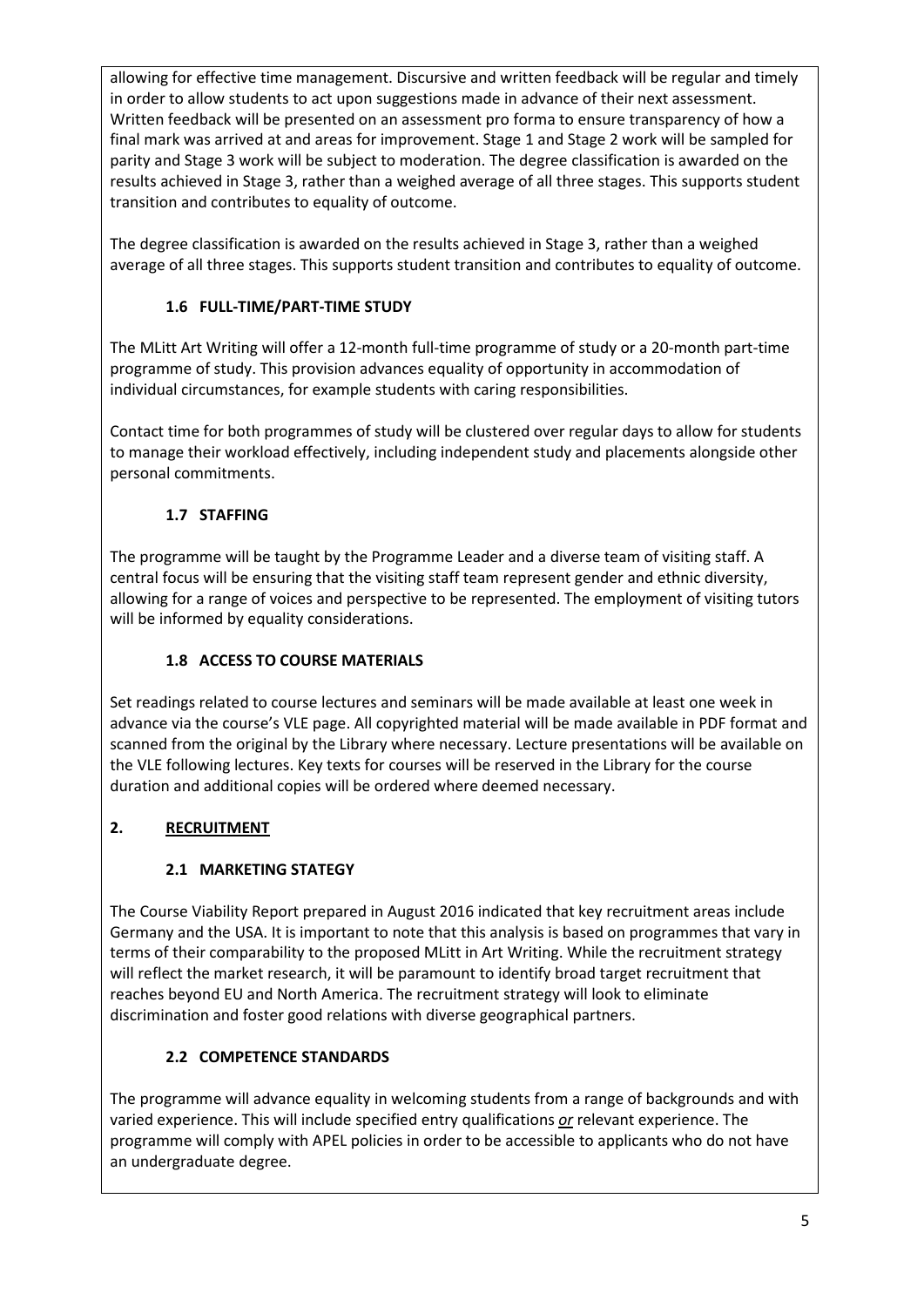### **3. RESEARCH & PROFESSIONAL PRACTICE**

The programme will meet the needs of a diverse student cohort and present routes for both professional practice and research. Supported by specialist staff in the SoFA and professional mentors in external organisations, students will have equal opportunity to develop skills and knowledge needed for pursuing an arts industry career or undertake practice-based research in art writing or a cognate area.

# **3.1 PROJECT PLACEMENT**

The **Project Placement**, as part of *Writing Practice II* in Stage 2, advances equality of opportunity by offering a point-of-entry to external organisations and expertise in the field of art writing. It also presents students with a formal situation for professional development and a supported opportunity to build professional networks and the chance to bring new work to a diverse public audience or readership.

# **3.2 ART WRITING RESEARCH GROUP**

The **Art Writing Research Group** will foster good relations between staff and students. The Group will offer staff and postgraduate students working within the expanded field of art writing to share knowledge and expertise. A key focus of the Group will be to consider how we might reassess the place of art writing in relation to the broader fields of contemporary art, creative writing and art criticism and importantly be concerned with how we might write well. Focusing on cross-from and transdisciplinary writing, the Group will emphasise the advancement of equality in considering how we encourage diversity and give platform to a range of voices, perspectives and forms of writing.

| <b>Action</b>                                                                                                                       | <b>Equality Impact</b>                                                                                                                                                                                                                                                                                                                                                          | Person responsible                                                              | <b>Time frame</b>      |  |
|-------------------------------------------------------------------------------------------------------------------------------------|---------------------------------------------------------------------------------------------------------------------------------------------------------------------------------------------------------------------------------------------------------------------------------------------------------------------------------------------------------------------------------|---------------------------------------------------------------------------------|------------------------|--|
| <b>Ensure that the</b><br>pedagogical aims of the<br>studio are clearly defined<br>in the Programme<br>Handbook.                    | Provide positive impact for all<br>protected characteristic groups.<br>ensuring that student's expectations<br>reflect the programme aims for the<br>promotion of a generative,<br>experimental and collaborative<br>learning and teaching environment.<br>The effectiveness of the studio is<br>determined by the respectful<br>concern for the rights and needs of<br>others. | Programme Leader                                                                | Session 2018-19        |  |
| Close consultation with<br>Student Recruitment and<br>the International Office<br>to develop a marketing<br>strategy.               | Advance equality and eliminate<br>discrimination.                                                                                                                                                                                                                                                                                                                               | Programme Leader<br>with Student<br>Recruitment and the<br>International Office | November 2017          |  |
| Develop robust<br>systematic mechanisms<br>for collecting and<br>analysis of qualitative<br>and quantitative<br>evidence to include | Ensure that equality impact can be<br>monitored, understood and<br>reported for all protected<br>characteristic groups in respect of<br>access, progress, outcomes and<br>experience.                                                                                                                                                                                           | Programme Leader                                                                | <b>Session 2018-19</b> |  |

## **4. Actions you have taken or planned as a result of your findings:**